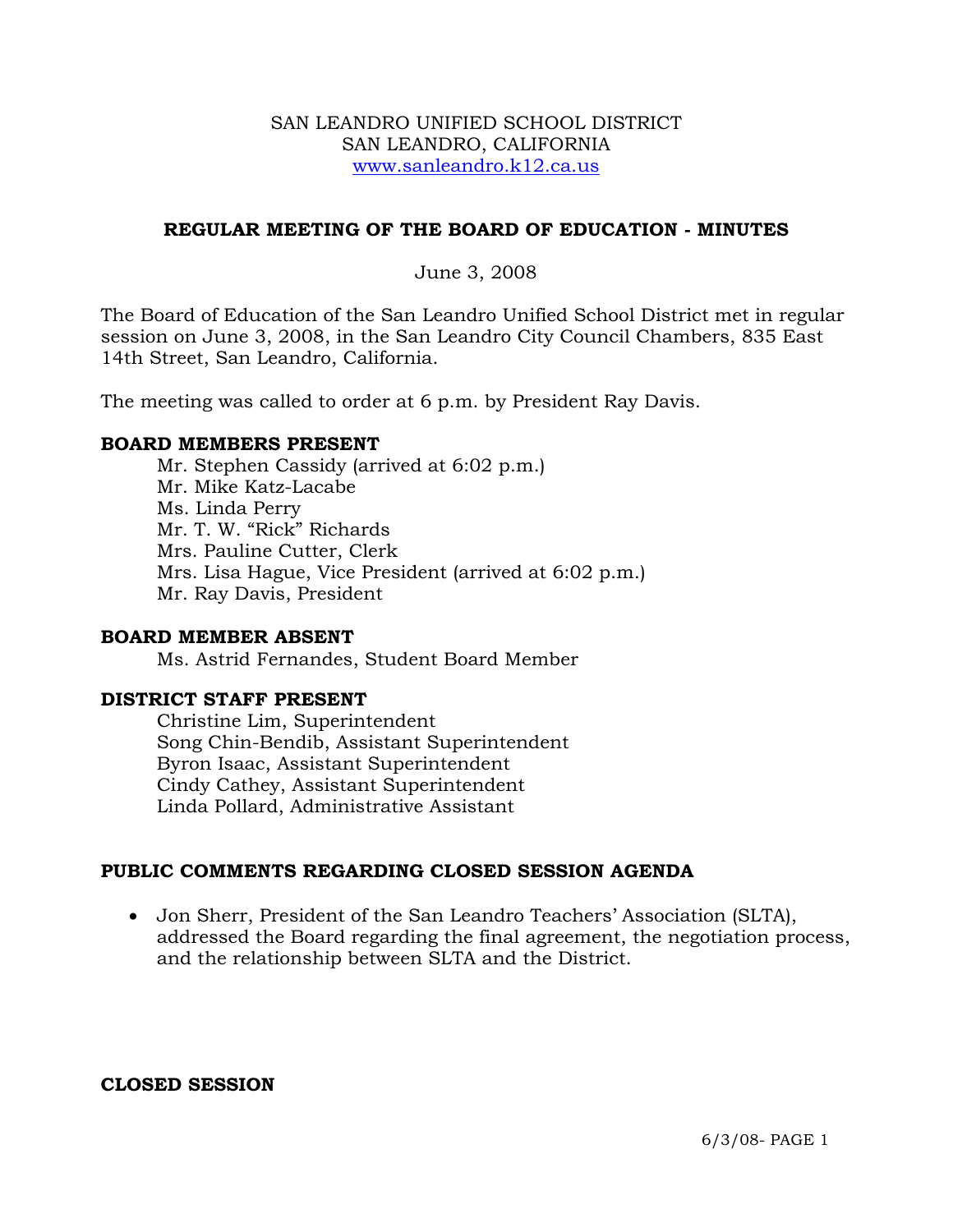At 6:05 p.m., the Board went into closed session for Public Employee Performance Evaluation: Superintendent's Evaluation, Public Employee Discipline/Dismissal/Release, Conference with Labor Negotiator, Conference with Legal Counsel – Anticipated Litigation – significant exposure to litigation, Public Employee Appointment – Title: Accounting Manager, Conference with Real Property Negotiator – Property(ies), Conference with Legal Counsel – Existing Litigation, pursuant to Government Code Sections 54957, 54957.6, 54956.(b), and 54956.8, and 54956.9. It was determined that there was no need for Student Expulsions and Matters Related to Students – California High School Exit Exam (CAHSEE) Waiver Requests in closed session. The closed session was adjourned at 7:05 p.m.

The Board returned to open session at 7:10 p.m. with the Pledge of Allegiance to the Flag. President Davis said the Board had been in closed session and had taken the following action:

• On a motion made by Mr. Richards and seconded by Mr. Katz, the Board appointed Marites Fermin as Accounting Manager by a 7-0 vote.

# **APPROVAL OF AGENDA**

On a motion made by Mr. Katz and seconded by Mr. Richards, the Board approved the agenda for the regular meeting of June 3, 2008, by a 7-0 vote.

# **PRESENTATIONS**

- A Certificate of Commendation was presented to San Leandro High School senior Mark Jay Acosta for placing 2nd in the state wrestling competition and 3rd in the Senior National Competition in Virginia Beach, the first San Leandro High School wrestler to accomplish such an honor.
- \* The Board of Education recognized the following 2008-2009 Employees/Volunteers of the Year:
	- Volunteer: Pete Ballew
	- Classified Employee: Jackie Chun
	- Teacher of the Year: Karen Berry
	- Administrator of the Year: Linda Granger

\* Student Board member Astrid Fernandes was unable to attend the meeting. The Board of Education will present her with a Certificate of Commendation for her service as the very first Student Board Member on the San Leandro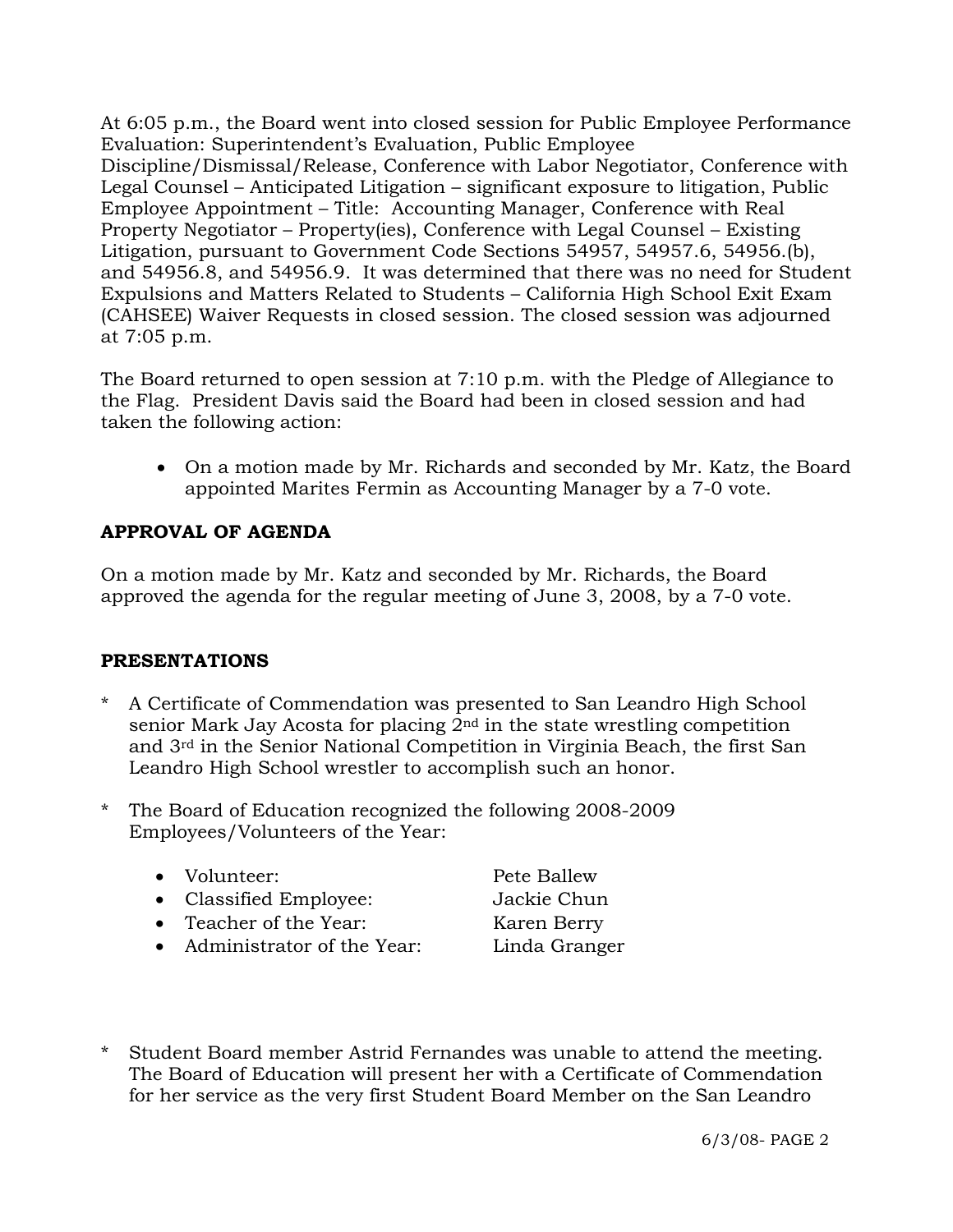Unified School District Board of Education from February 5, 2008, to June 2008, at their June 17 meeting.

\* Directors Catherine Heck and Andrea Gorham accepted Certificates of Commendation on behalf of the following people for all of their time and effort towards the success of Bancroft Middle School's production of *Peter Pan*:

|                                           | Andrea M. Gorham                                            |
|-------------------------------------------|-------------------------------------------------------------|
|                                           |                                                             |
| Orchestra Conductor                       |                                                             |
|                                           |                                                             |
|                                           | Aerial Choreographer Anthony De La Cruz,                    |
|                                           | ZFX Flight Director, Cirque De Soleil                       |
| Technical Director/Lighting Pat Brandon   |                                                             |
| Design/Fly Team Leader                    |                                                             |
|                                           |                                                             |
|                                           | Darling Children Fly Operators  Nick Maclean, Daniel Ewert, |
|                                           | Ronnie Cannon, Richard Pugliese, John Saunders              |
| Set Construction Team Leader Alan Koizumi |                                                             |
|                                           |                                                             |
|                                           | Ronnie Cannon, Richard Pugliese, Kat Porter, Jason          |
|                                           | Proctor                                                     |
|                                           | Scenic PaintersKevin Maier, Anna May Tandi                  |
| Sound Engineer Paulette Staats            |                                                             |
| House ManagerClaire Bove                  |                                                             |
|                                           |                                                             |
|                                           | Sandy Schwarz, Taylor Vanden Brock                          |
|                                           |                                                             |
|                                           |                                                             |
|                                           | De La Cruz, Melanie Tannam, Kim Lijiquist, Kathy            |
| Gorham, Anna                              | May Tandi, Chanty Bullins, Joan Porter, Susan Pugliese      |
|                                           | Hair & Makeup Artist Melissa Andres, Andrea Ceballos        |
|                                           | Beard & Makeup Artist  Wendy Alder, Carrie King             |
|                                           |                                                             |
|                                           |                                                             |
| Back Stage Teacher in Charge Starla Mason |                                                             |

\* David Lorden, Director of Student Services, and secondary administrators presented a three-year review of safety data and measures all secondary schools have taken to improve safety, reduce violence, and create a learning environment that is safe, physically, emotionally and socially for all students.

 Early results at San Leandro High for 2007-08 showed 50% reductions in fights, zero "riots" on campus, reduction in gang-related offenses, greater coordination in counseling referral and student assistance, and successes with service-learning projects. Principal Amy Furtado said the high school would continue their efforts to create a culture of recognition and success and develop advisory curriculum, noting that they would able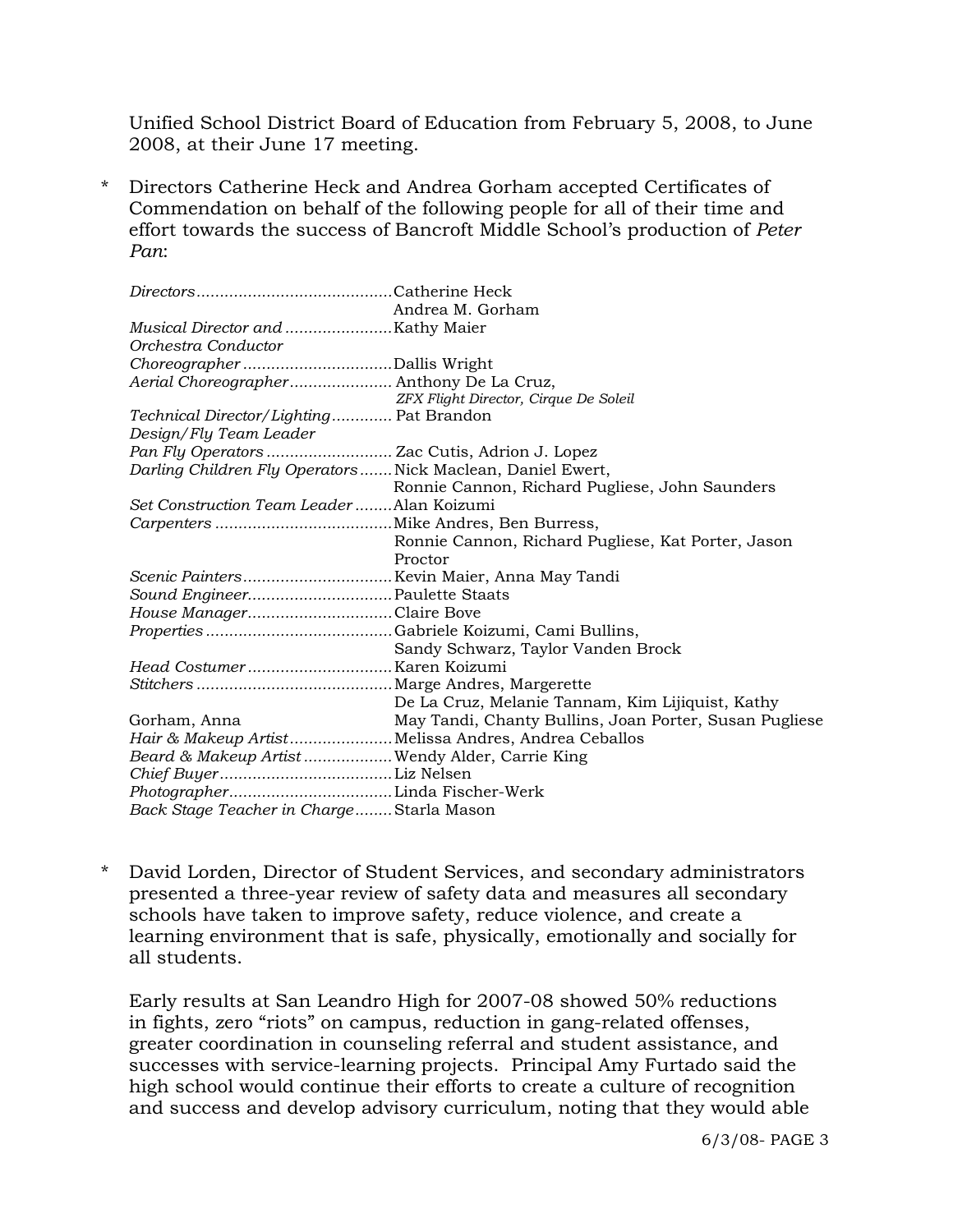to continue to provide a Gang Reduction Intervention Program (GRIP) counselor for next year.

 District Grant writer, Emily Kaplan, announced that John Muir Middle School was awarded a five-year grant for School Community Violence Prevention (SCVP) funds, which would focus on violence prevention by providing a GRIP counselor, improvements so that students' feel safe at school, and general violence prevention and intervention. Ms. Kaplan also noted that the GRIP program would be expanded to Bancroft Middle School next year.

Mr. Lorden stated that through their efforts, it was the belief of the secondary administrative team that:

- Quality education requires safe, structured and inclusive schools
- School safety is a community concern requiring a community response
- We must continually work together to facilitate and coordinate community efforts which promote safe schools
- Data shows that the District is on the right track

 At the conclusion of the presentation that Board posed a series of specific questions regarding the information presented and thanked the presenters for a very positive year that included developing personal relationships with the students, consistent discipline, broadening the focus to the middle school level, and changing the climate at the schools by providing a safe environment for students and staff.

- \* On May 14, 2007, the Governor presented the 2008-09 May Revision budget proposals. Staff provided a presentation to the Board that highlighted the Governor's education budget. Key points included:
	- Fully Funded Proposition 98
	- State parks will remain open
	- No early release for prisoners
	- No COLA or growth funding and 6.5% year-over-year cut for categorical programs remains the same from the January budget
	- The long-term structural deficit remains
	- Risks surrounding the Governor's lottery proposal include the voters may reject it, it may be challenged in court, and Wall Street may not embrace it. As a back-up plan, the Governor proposes a 1¢ increase in the sales tax, which would yield about \$6 billion annually; however, staff explained that school districts do not receive any revenue from sales tax
	- Flexibility options reducing reserves by reducing the minimum required amount designated for Economic Uncertainties by one-half (an option that the District will not be considering or implementing)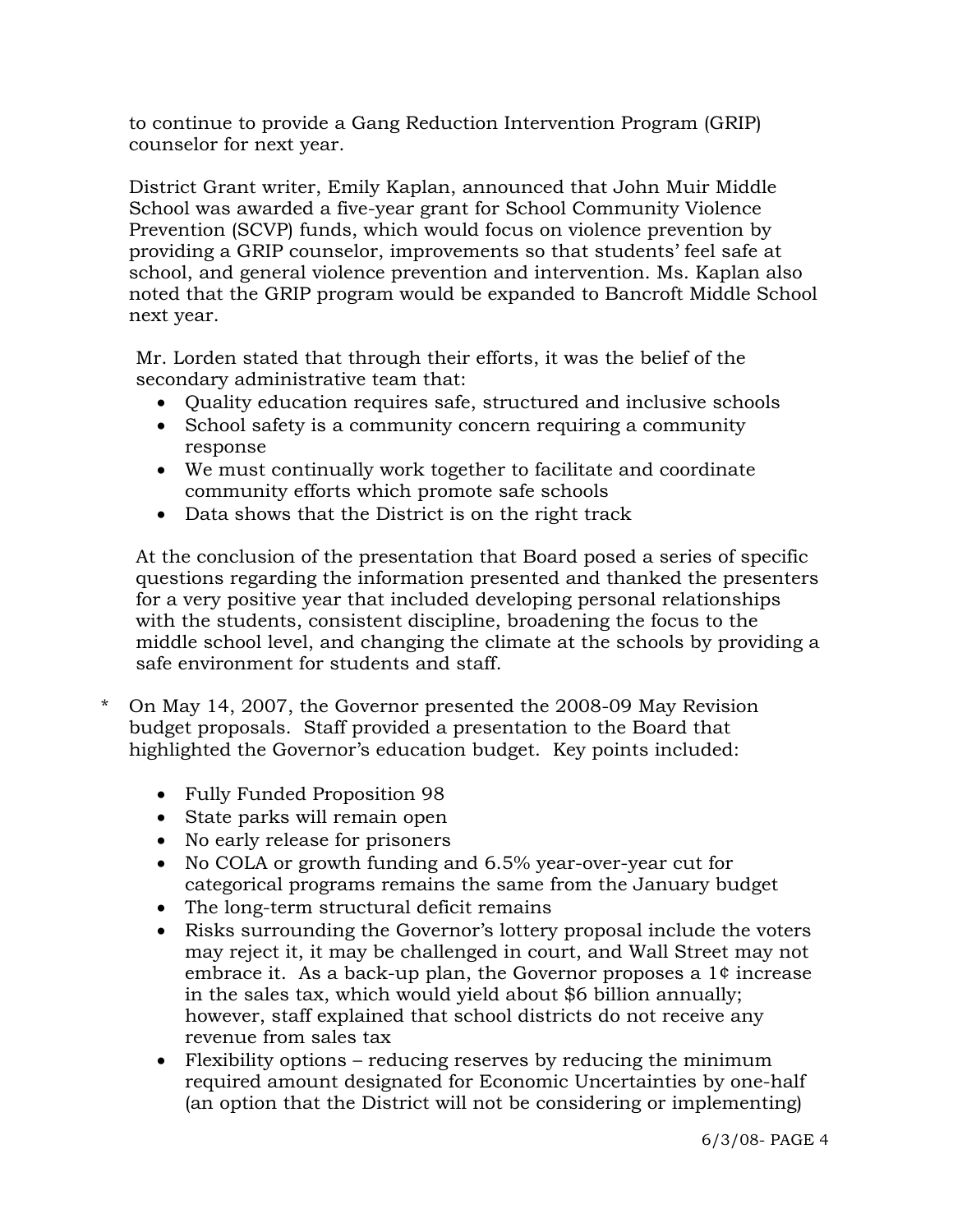Clarifying questions were posed to better understand the difference between the initial and revised budget. A suggestion was made that the Board begin budget review work, specifically looking at programs in danger of being cut, and engage the community in a conversation in conjunction with planning a parcel tax.

### **PUBLIC TESTIMONY ON NON-AGENDA ITEMS**

None

## **REPORTS**

- 1) Correspondence Clerk Cutter reported receipt of the following emails between June 1-2, 2008: Three emails from Jon Sherr regarding the Retirement Tea; and from Claire McKean regarding Action Item 2.2-A, (6-3-08 agenda), Resolution #08-30, Establishment of a Four-Day Consecutive Day Workweek for the time period July 6, 2008, to August 1, 2008.
- 2) Student Board Member Report No Report
- 3) Superintendent's Report Superintendent Lim apologized for any misunderstanding that occurred with regards to the Retirement Tea, noting that in effort to be sure the this year's tea runs smoothly, Cabinet would be conducting a "dry run", noting that President Davis would be joining her to present the awards. The Retirement Tea will be held on Thursday, June 6 at 2:30 p.m.

The twenty-member Budget Advisory Committee (BAC) had its first meeting. After reviewing an overview including the District's demographics, there was a lengthy discussion on school finance. A brainstorm list was generated on revenue enhancements. The committee requested that they meet before the Board discusses the community survey and the parcel tax, so the next meeting will be July 8 at 4 p.m. It is hoped that the results of the parcel survey and possible tax models will be ready for the Board to discuss at their July 15 Board meeting.

Ms. Lim met with San Lorenzo Superintendent Dennis Byas regarding joining forces to cut health care costs. However, because of some major differences in employees' health care plans between the two districts, Dr. Byas agreed not to consider this proposal further, with the Superintendent recommending that this issue was given due diligence and not be pursued any further.

She announced that Muir Middle School was one of forty school districts to be awarded a 5-year, \$500,000 School Community Crime Prevention Grant (which is a project of the California Attorney General's Crime and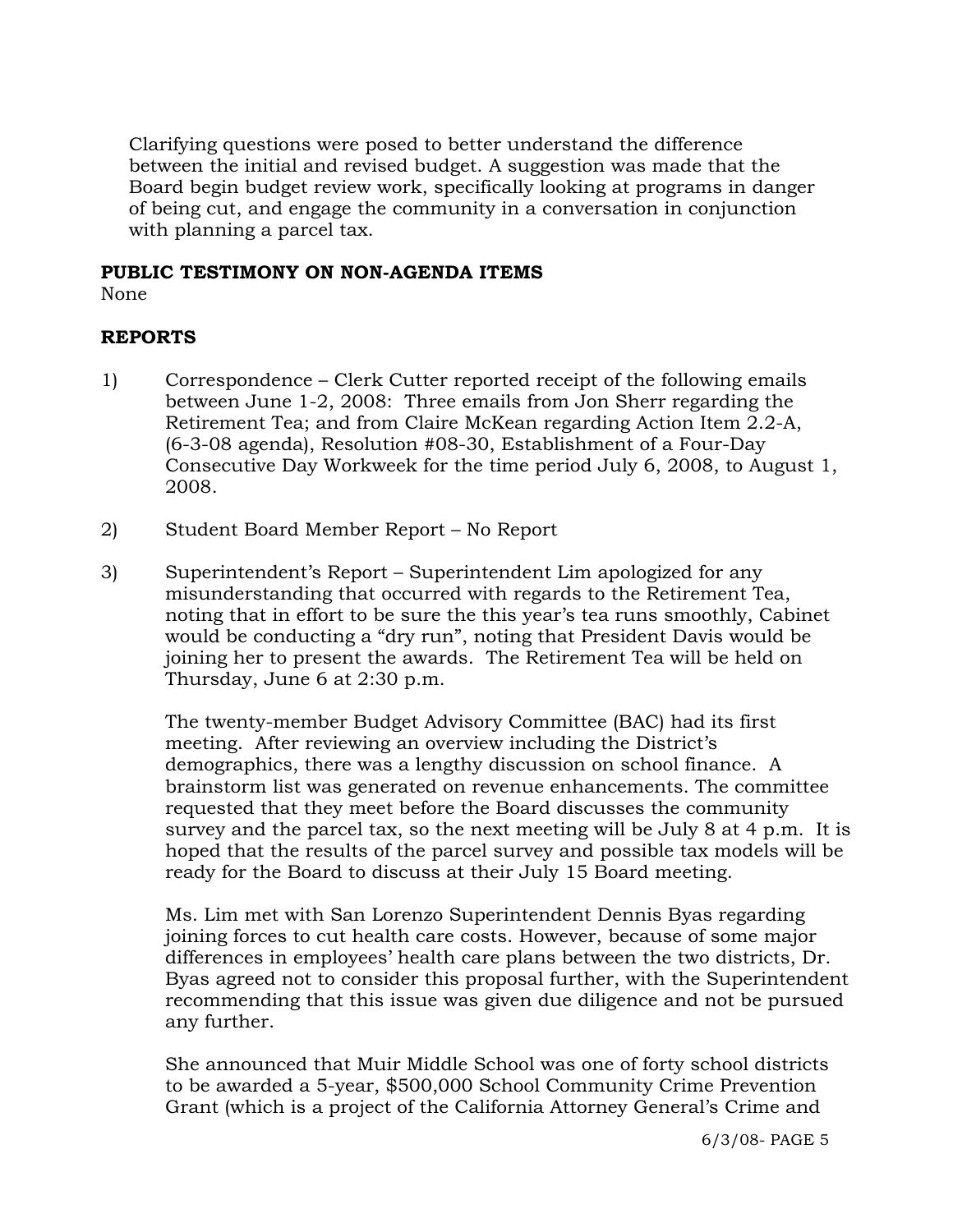Violence Prevention Center). The grant will go towards school violence reduction by focusing on bullying prevention, gang violence prevention, improvements to help students feel safe at school, and general violence prevention and intervention.

The District was also rewarded a \$50,000 grant from the Oakland Raiders, NFL Youth Football Fund, and Local Initiatives Support Corporation (LISC). The District will be providing matching funds which will go towards replacing the electrical lighting at Burrell Field. Copies of maps and the two Burrell Field proposals that were shared at the City/District Liaison Committee meeting were distributed.

The Superintendent was reminded of Jon Sherr's recommendation, at the BAC meeting, to extend an invitation to Board members to be part of the committee. President Davis remembered that initially the Board had agreed not to have a representative because they didn't want their presence to bias any input being provided to the Superintendent. Mr. Cassidy asked for consensus, which was not received, to discuss Board representation on the BAC at a future Board meeting.

## 4) Board Committee Reports

- Facilities/Technology Mrs. Cutter reported that the committee met on May 29, and discussed the following items:
	- Proposed schedule for 2008/2009, noting that the committee decided to have meetings twice a month
	- The impact of the southbound "No Left Turn" into the San Leandro High School parking lot
	- Notice of bid award to Chapot Construction Company for the McKinley and Washington Elementary schools restroom renovations, a DSA Inspector of Records (IOR) inspection service contract with Jason Zalinski for McKinley and Washington Elementary schools restroom renovations and portables, San Leandro High School music building roofing and HVAC projects, Monroe Administration wing roofing notice of bid award to State Roofing, Inc, and Notice of Exemption (CEQA) for the high school library expansion (which were all being brought forward for action tonight).

 Mrs. Cutter ask for and received consensus to have the Policy Committee meet, review and craft a policy regarding the change order approval process and then bring it forward for Board adoption. The committee briefly discussed the Bancroft field and maintenance machine. Further discussion of the diseased trees at Bancroft was originally scheduled for June 13, but because of the Ribbon Cutting ceremony for the Bancroft Sports Field and dedication ceremony honoring Bob Williams occurring on that day, the Superintendent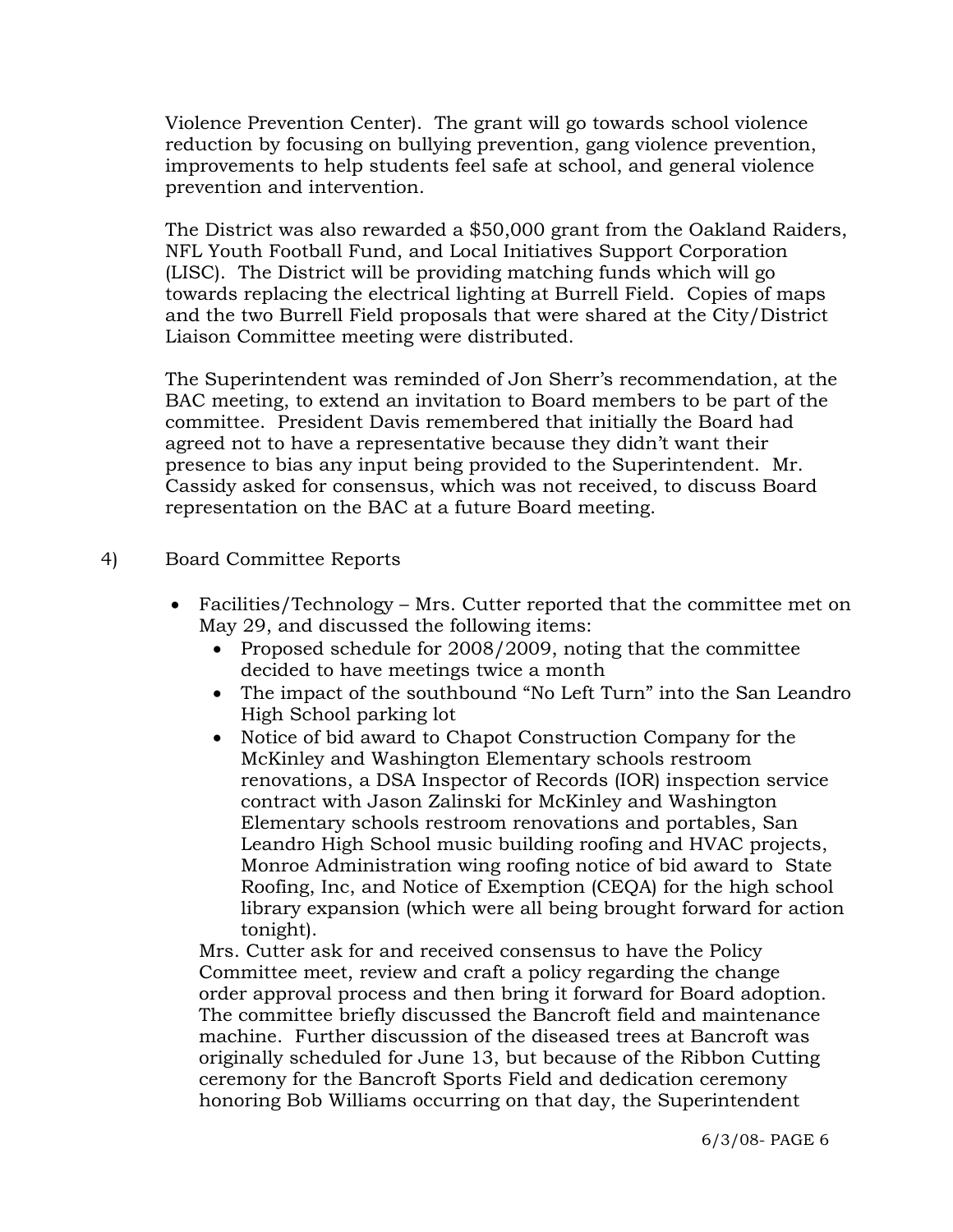requested that it be rescheduled for June 16.

• Communication – Mr. Katz reported that the committee met on May 30 and discussed the communications strategy on the state budget crisis and the District's fiscal situation; the District-wide parent newsletter; Measure B newsletter (a target date around September 2008, and using it as an insert in the San Leandro Times is being considered. The District website and calendar; and kindergarten enrollment outreach were also discussed. The District Communications Plan Review will be discussed at their next meeting on June 26.

# **CONSENT ITEMS**

The following items were pulled from the Consent calendar: 1.3-C and 5.3-C, requested by Ms. Perry, 5.2-C, requested by Mr. Cassidy, and 3.5-C, requested by Mrs. Cutter.

# General Services

| $1.1-C$                                                                                         | Approval of Board Minutes - April 15, 2008                                                                                 |  |
|-------------------------------------------------------------------------------------------------|----------------------------------------------------------------------------------------------------------------------------|--|
| $1.2-C$                                                                                         | Approval of Board Minutes – April 29, 2008                                                                                 |  |
| Human Resources                                                                                 |                                                                                                                            |  |
| $2.1 - C$                                                                                       | Acceptance of Personnel Report                                                                                             |  |
| <b>Educational Services</b>                                                                     |                                                                                                                            |  |
| $3.1-C$                                                                                         | Acceptance of Donations                                                                                                    |  |
| $3.2-C$                                                                                         | Proposed Stipulated Expulsion Order for Student E20-07/08                                                                  |  |
| $3.3-C$                                                                                         | Recommendation to Terminate Expulsion for Student E70-05/06                                                                |  |
| $3.4-C$                                                                                         | Resolution #08-29, Agreement between Oakland and San Leandro<br>Unified School Districts Memorandum of Understanding (MOU) |  |
| $3.6-C$                                                                                         | School Accountability Report Card Contract with Axiom, Inc. for the<br>2007-2008 School Year                               |  |
| $\mathbf{D}_{\text{max}}$ is a set $\mathbf{D}_{\text{max}}$ is a set $\mathbf{D}_{\text{max}}$ |                                                                                                                            |  |

# Business Operations

- 4.1-C Resolution #08-23 to Declare Certain Equipment Surplus and/or Obsolete
- 4.2-C Consultant Contract with Sandy Davini to Perform Retro Payroll

6/3/08- PAGE 7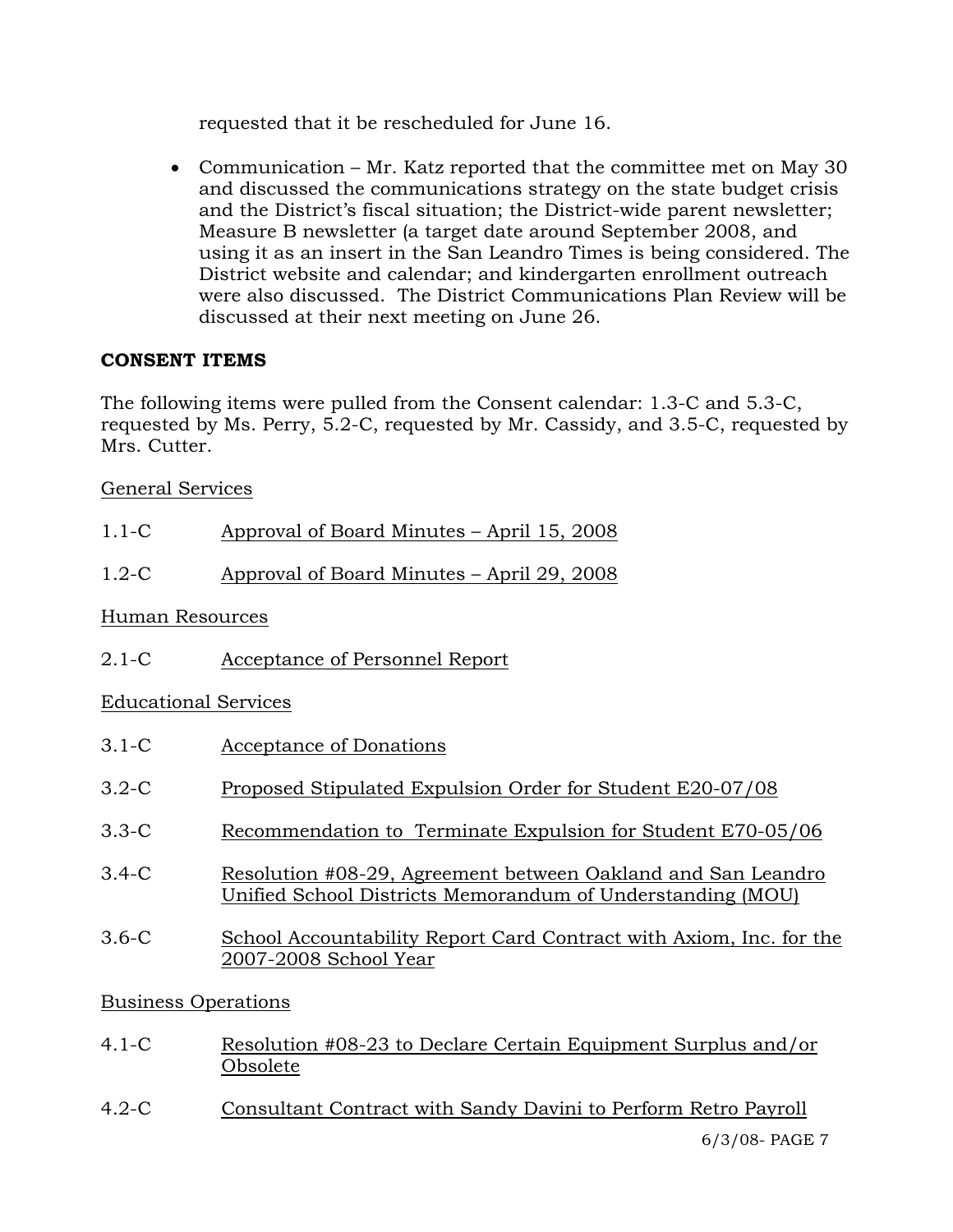## Services and the Development of the 2008-09 Adopted Budget

### Facilities and Construction

- 5.1-C Categorical Exemption for the San Leandro High School Library Expansion
- 5.4-C Contract for Division of the State Architect (DSA) Inspector of Record (IOR) Inspection Services with Jason R. Zalinski (aka: *Inspection & Construction Services*) for Restroom Renovations and Portables at McKinley and Washington Elementary Schools, and the San Leandro High School Music Building Roofing and HVAC Projects

On a motion made by Mr. Katz and seconded by Mrs. Hague, the Board approved the remaining consent items by a 7-0 vote.

#### General Services

### 1.3-C Approval of Board Minutes – May 13, 2008

Ms. Perry stated that Mrs. Cutter made the motion to adjourn the meeting and she had seconded that motion, noting that their names were omitted from the minutes. It was also noted that the word "Non" under "Board Member Comments" should read **"None"**.

On a motion made by Ms. Perry and seconded by Mrs. Cutter, the Board approved the regular Board meeting minutes for May 13, 2008, as amended by a 7-0 vote.

### Educational Services

### 3.5-C California High School Exit Exam (CAHSEE) Waiver Requests for Students SO1-07/08, SO2-07/08, SO3-07/08, SO4-07/08, SO5- 07/08, SO6-07/08.

Because this was the first time that the Board was asked to consider a request of this kind, Ms. Cathey explained the waiver process, which includes an option that eligible special education students are granted a CAHSEE waiver on a case by case bases.

On a motion made by Mrs. Cutter and seconded by Mr. Richards, the Board approved the California High School Exit Exam (CAHSEE) Waiver Requests for Students SO1-07/08, SO2-07/08, SO3-07/08, SO4-07/08, SO5-07/08, SO6-07/08 by a 7-0 vote.

### Facilities and Construction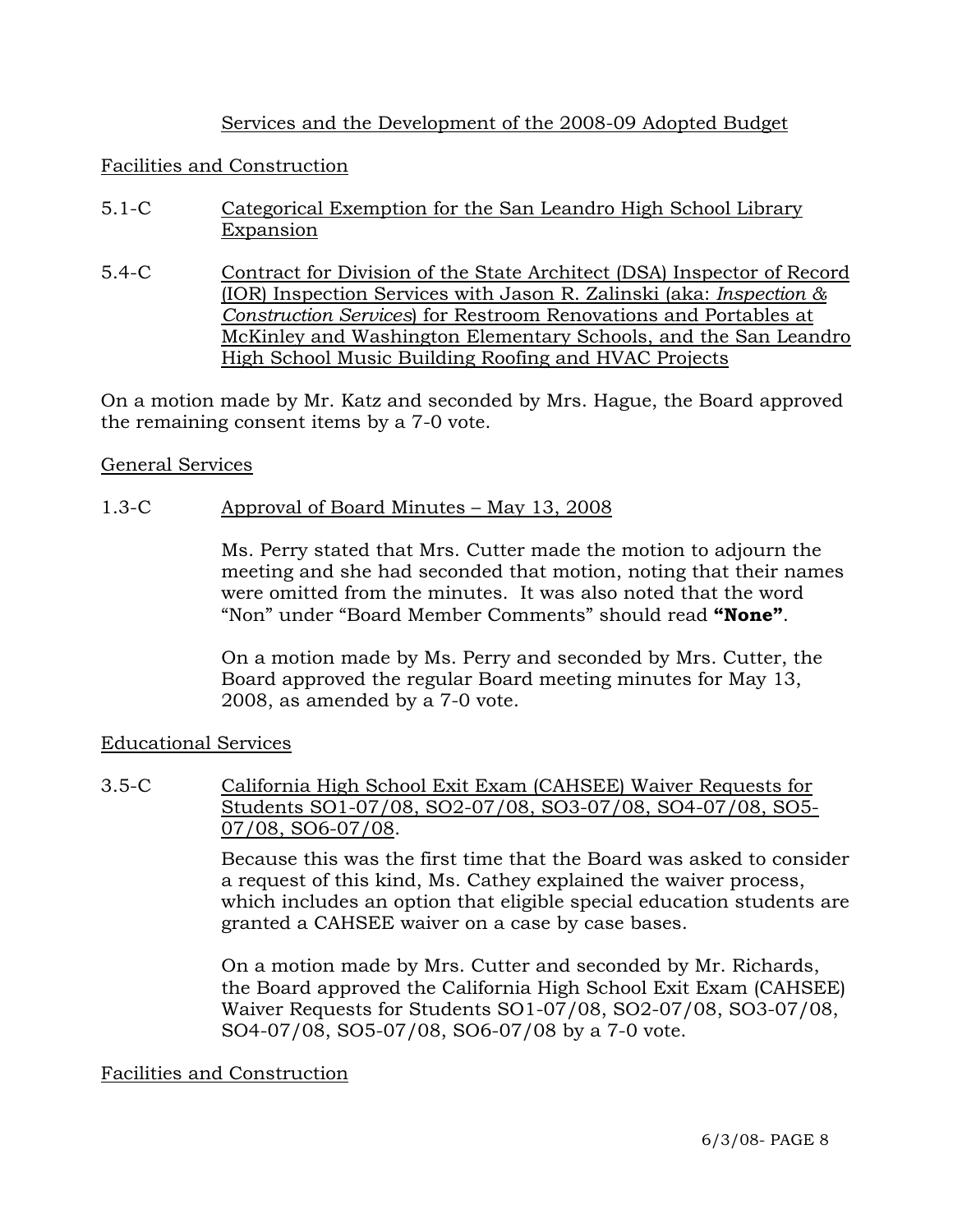Responding to Mr. Cassidy's question as to weather or not the contracts for the following two consent items would be done pursuant to the District's Project Stabilization Agreement (PSA), staff explained that the restroom renovations at McKinley and Washington Elementary Schools would be consistent with the PSA and were referenced in the bid documents; however the re-roofing contract at Monroe Elementary School was outside of the PSA.

5.2-C Construction Contract for Re-Roofing at Monroe Elementary School Low Roof

> On a motion made by Mr. Cassidy and seconded by Ms. Perry, the Board approved the construction contract for re-roofing at Monroe Elementary School low roof by a 7-0 vote.

5.3-C Construction Contract for Restroom Renovation at McKinley and Washington Elementary Schools, Bid Package #08-03

> On a motion made by Mr. Cassidy and seconded by Mr. Richards, the Board approved the Construction Contract for Restroom Renovation at McKinley and Washington Elementary Schools, Bid Package #08-03 by a 7-0 vote.

# **ACTION**

## Business Operations

4.1-A Public Disclosure of Collective Bargaining Agreement for the San Leandro Teachers' Association (SLTA)

> On a motion made by Mr. Katz and seconded by Mr. Richards, the Board approved the Public Disclosure of Collective Bargaining Agreement for the San Leandro Teachers' Association (SLTA) by a 7- 0 vote.

## Human Resources

2.1-A Ratification of Tentative Agreement between the San Leandro Unified School District and the San Leandro Teachers' Association (SLTA)

> On a motion made by Mr. Katz and seconded by Ms. Perry, the Board approved the ratification of tentative agreement between the San Leandro Unified School District and the San Leandro Teachers' Association (SLTA) by a 7-0 vote.

2.2-A Resolution #08-30, Establishment of a Four-Consecutive-Day Workweek for the Period of July 6, 2008, through August 1, 2008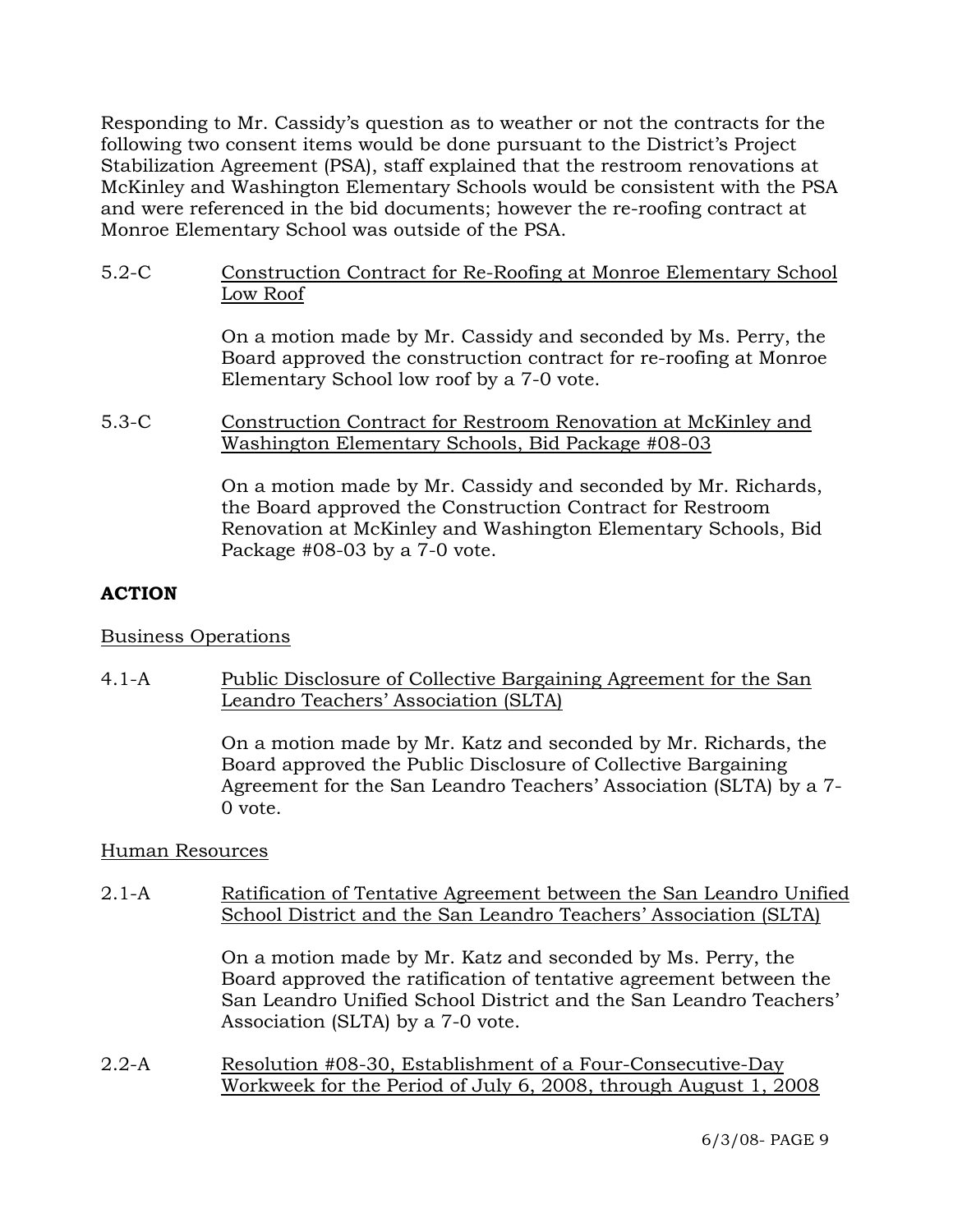It was noted that this item was pulled until the next Board meeting on June 17, 2008.

# **ADDITIONAL SUGGESTIONS AND COMMENTS FROM BOARD MEMBERS**

- Mrs. Hague commented that there have been many music concerts occurring in the District, noting that John Muir Middle School's concert was tonight. She was very happy to hear about the NFL grant for Burrell Field and looked forward to the continued work on Burrell Field.
- Mrs. Cutter commented that there was a football golf tournament on Sunday, and Zocalo's Coffeehouse would be showing SLAM videos on Thursday, June 5.
- Ms. Perry attended a combined band concert of students from Garfield and Washington Elementary Schools as well as music programs at Madison, Bancroft and San Leandro High School, commenting that the "send-off" for music teacher Roy Glover was very impressive, adding that former and current notables performed a special song for the Glovers.

She attended the SLTA Scholarship Tea where over thirty students were honored including Student Board Member Astrid Fernandes.

She met with Supervisor Alice Lai-Bitker and the "Health is not Just Heath" task force on Friday May 20, adding that a resource guide has been created.

Jefferson Elementary School will be hosting their first Summer Solstice Celebration and Garden Party on June 7.

- Mr. Katz offered kudos to San Leandro High School student Hong Chen, who took first place at a regional business plan competition, winning an allexpense paid trip to New York with the chance to compete for a \$10,000 prize.
- Mr. Richards also attended numerous concerts including Bancroft Middle School and Roy Glover's standing-room only "send off" at San Leandro High School.
- Mr. Cassidy suggested that maybe the San Leandro Times or Daily Review could write a human interest story about Roy Glover, as a way of "celebrating San Leandro schools".

He asked that the Board discuss the two Burrell Field proposals at a Board meeting. President Davis noted that this would be on the June 17 agenda.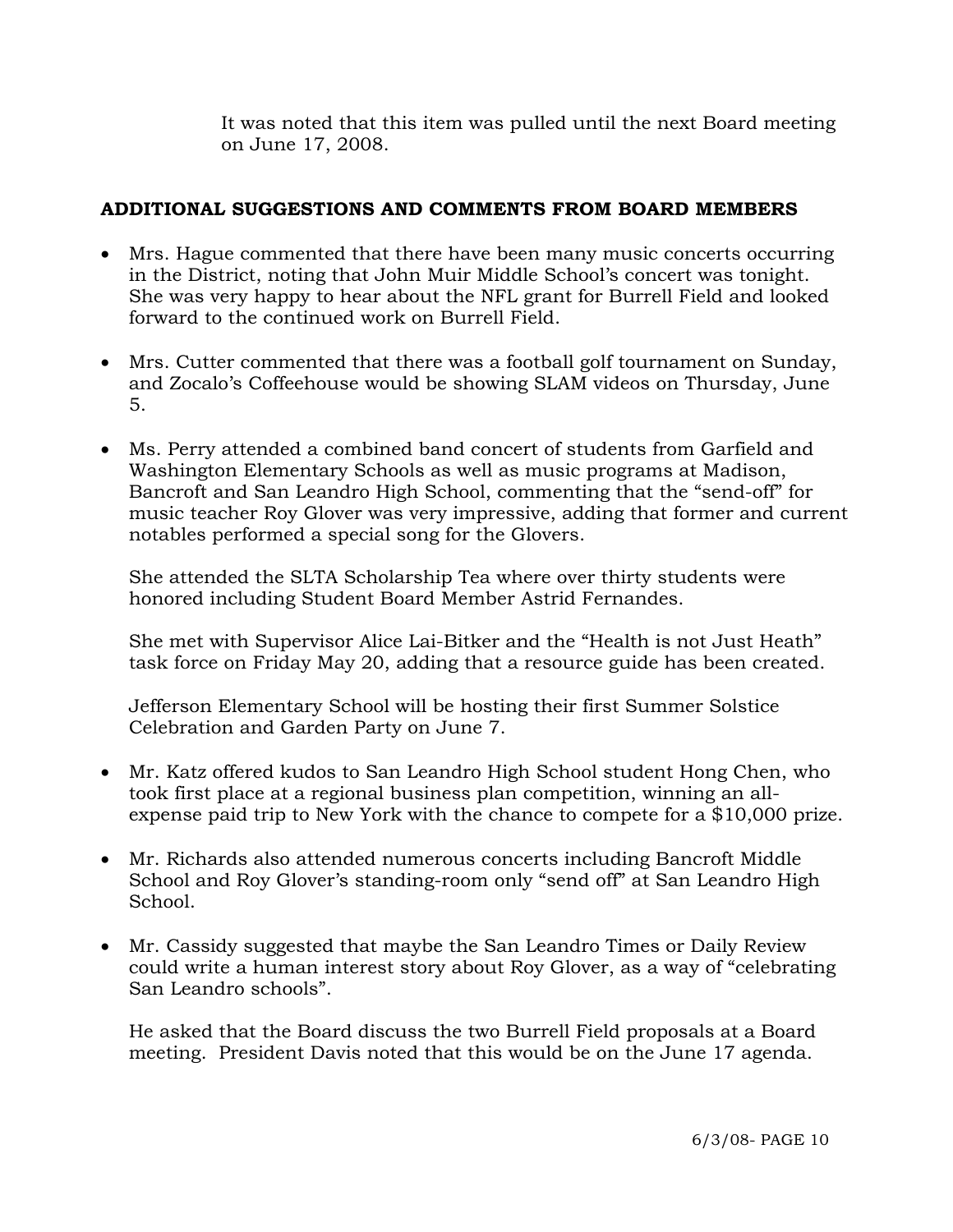Mr. Cassidy asked for consensus for a budgetary discussion or review as part of formulating the District's Adoption Budget for next year at a future Board meeting.

He attended the Back-To-School Nights at Roosevelt and Jefferson Elementary School. He alerted the Facilities Committee that at Jefferson, the dedication plaque was still not mounted to the building wall, and that there were holes and wires hanging from the top of the library windows.

Additional comments and concerns raised by Mr. Cassidy focused on whether or not the District schools have met the seismic safety standards, are District programs actually having an impact on test scores and closing the achievement gap, the English Learners program, and selecting a Board member representative to the Budget Advisory Committee.

• Mr. Davis reminded the Board that part of an honest conversation regarding budgetary issues must not only include cuts, but must consider the revenue side of the equation and maximizing all resources available (which may include Burrell Field).

He also attended the open houses at Garfield and Madison Elementary Schools.